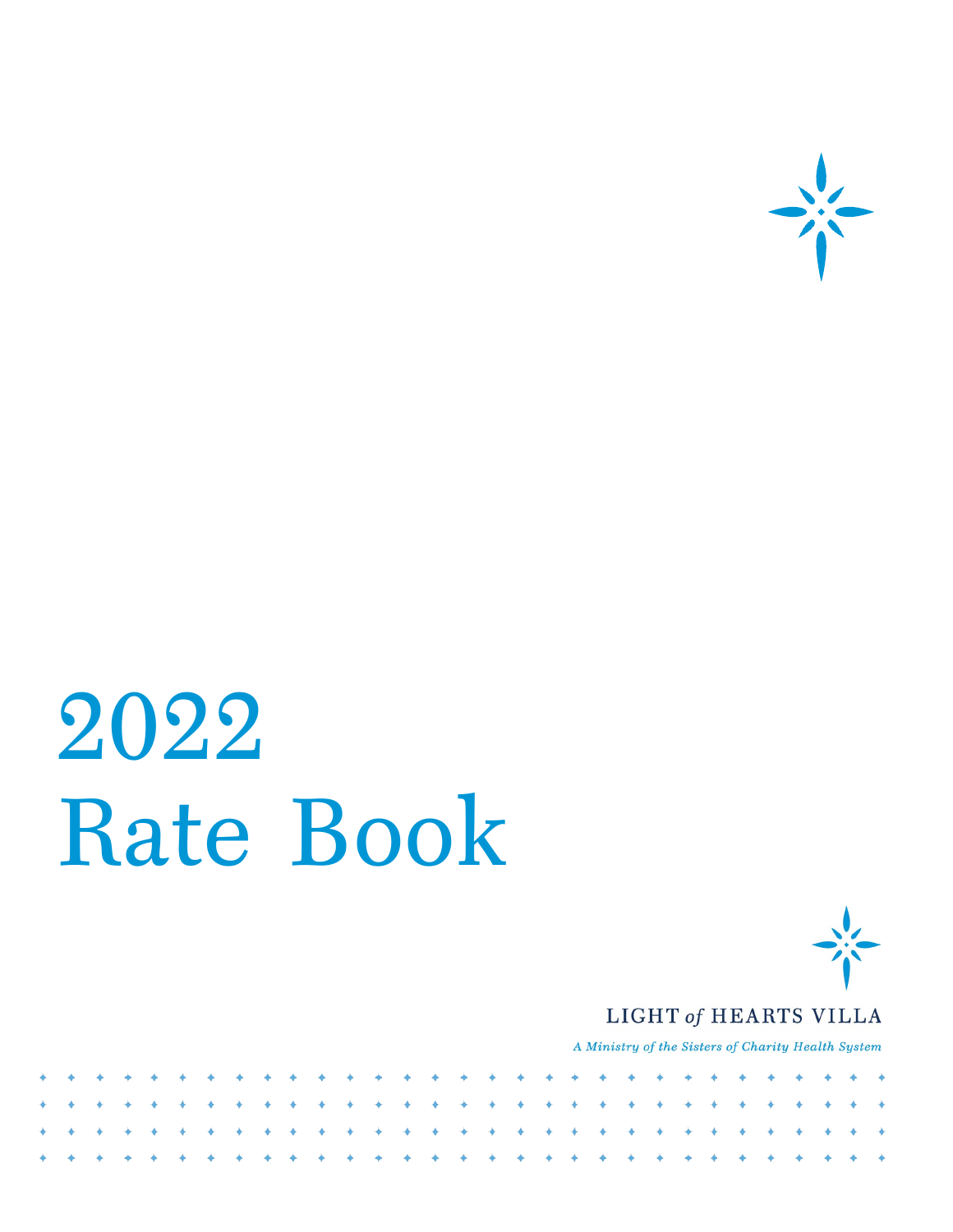# 2022 LIGHT OF HEARTS VILLA RATE BOOK

Light of Hearts Villa (LOHV) is a not-for profit, faith based, licensed Residential Care Facility, offering a variety of services and programming to assist residents in living a full, productive and purposeful life, while living in the comfort of their own spacious, private suite. Supportive services and programming supports residents in maintaining their optimal health, safety, dignity, and quality of life. Residents are assessed by our Registered Nurse, prior to residency, annually, and when episodes of a change of condition occur. LOHV is a ministry of the Sisters of Charity Health System.

#### Assisted Living at LOHV

Personalized assisted living that ensures you only pay for what you need. LOHV understands each person is unique in their needs and desires. Our à la-carte services and fee structure offers individual choice for individualized care and services. Our suites are large and spacious and are available in a variety of different floor plans to meet your needs and wishes.

#### Lumen Lane Memory Care

Lumen Lane also offers a special memory care program specifically designed to meet the needs of residents with Alzheimer's and dementia. This is a secured environment that provides enhanced safety for residents who may be at risk to wander. An enclosed outdoor courtyard affords the ability to enjoy the outdoors while promoting safety.

#### Short-Term Respite Stays

Respite services provide a comfortable and secure temporary place to call home with a high level of personal care – all for an affordable daily fee. Respite guests stay in a fully furnished assisted living suite with all the amenities and services that Light of Hearts Villa provides.

#### LOHV Suites

LOHV offers three beautiful types of spacious, private suites, which include: studio suites, expanded studios, and one-bedroom suites. All suites have private bathrooms, fully appointed kitchenettes, cable TV capability, wifi, privacy blinds and drapery. Suites are priced according to their square footage.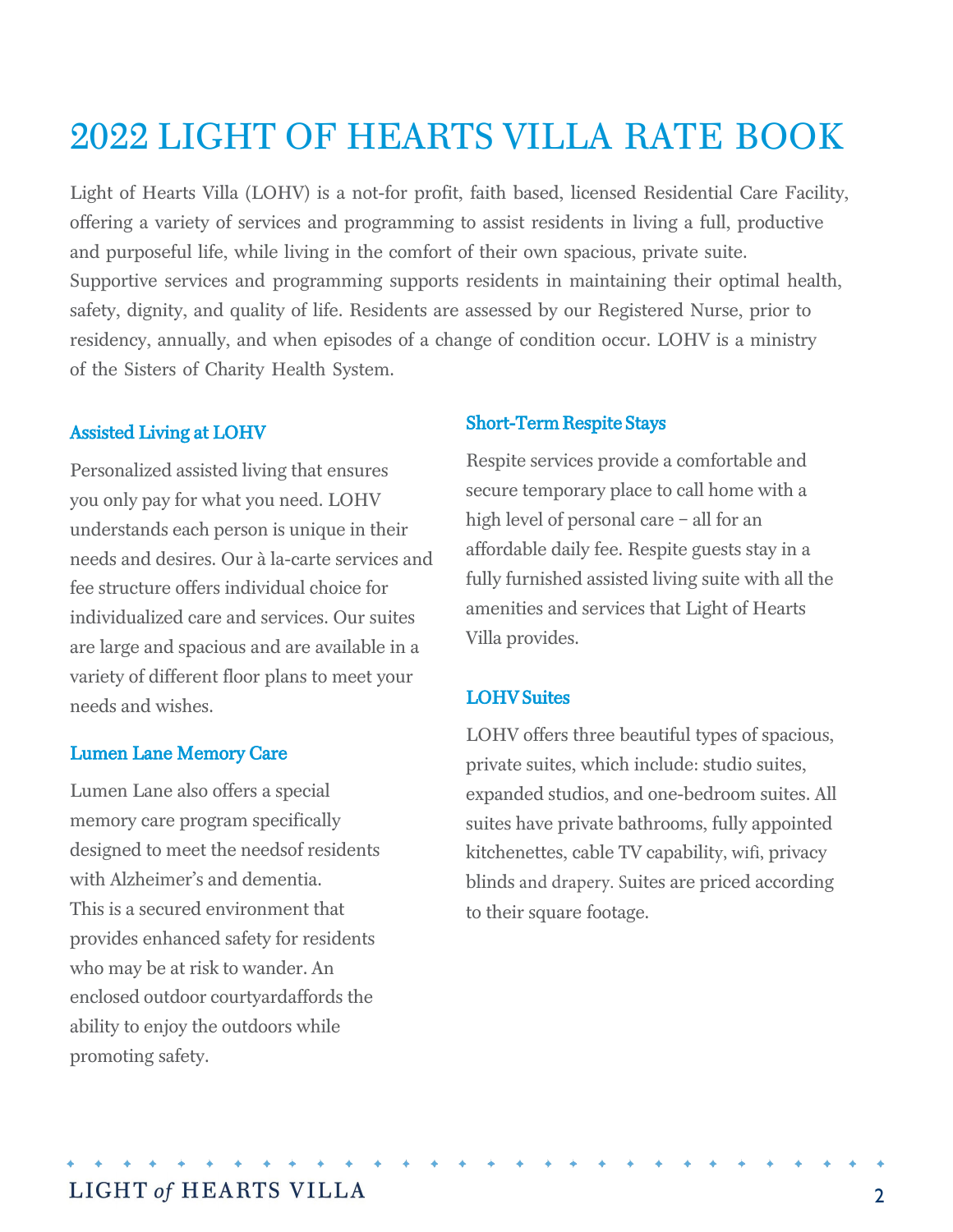## Included in the monthly rent for Assisted Living and Memory Care:

- 
- A private apartment with en-suite bath, kitchenette, cable TV hookup, telephone hookup, wifi, window blinds and drapery.
- Daily bed making, weekly laundry, and weekly linen change included
- Utilities: electric, gas, telephone, water, wifi and cable
- Cable television programming (must bring own television & remote)
- Housekeeping services twice a month and an annual cleaning.
- Lunch which is the main meal each day, served in the beautiful Villa dining room. All meals are full-service and chef prepared.
- Daily life enrichment/activity programming/ social programming
- Twenty-four hour/day licensed nurse available on-site/on duty nurse with routine nursing services as permitted by the state of Ohio regulations for Residential Care Facilities (RCF) regulations.
- Annual health assessment conducted by a registered nurse
- Twenty-four hour/day call light accessibility connected to our wireless pendant system
- Café with complimentary beverages twenty four hours/day and snacks available.
- On-site beauty/barber shop availability
- Assistance with making transportation arrangements.
- Assistance with ordering personal care supplies.
- On-site therapy available
- On-site House Physician and appointments availability
- One safety check each shift
- On-site chapel with Catholic and nondenominational services
- Pastoral care ministry services
- Social work services
- A beautiful outdoor courtyard with a pond and gazebo
- Recreational and relaxation areas
- Wellness area with exercise equipment
- Front desk reception assistance 8am 8pm
- Computer lab
- Free outdoor parking with handicap parking and a covered entrance
- Routine maintenance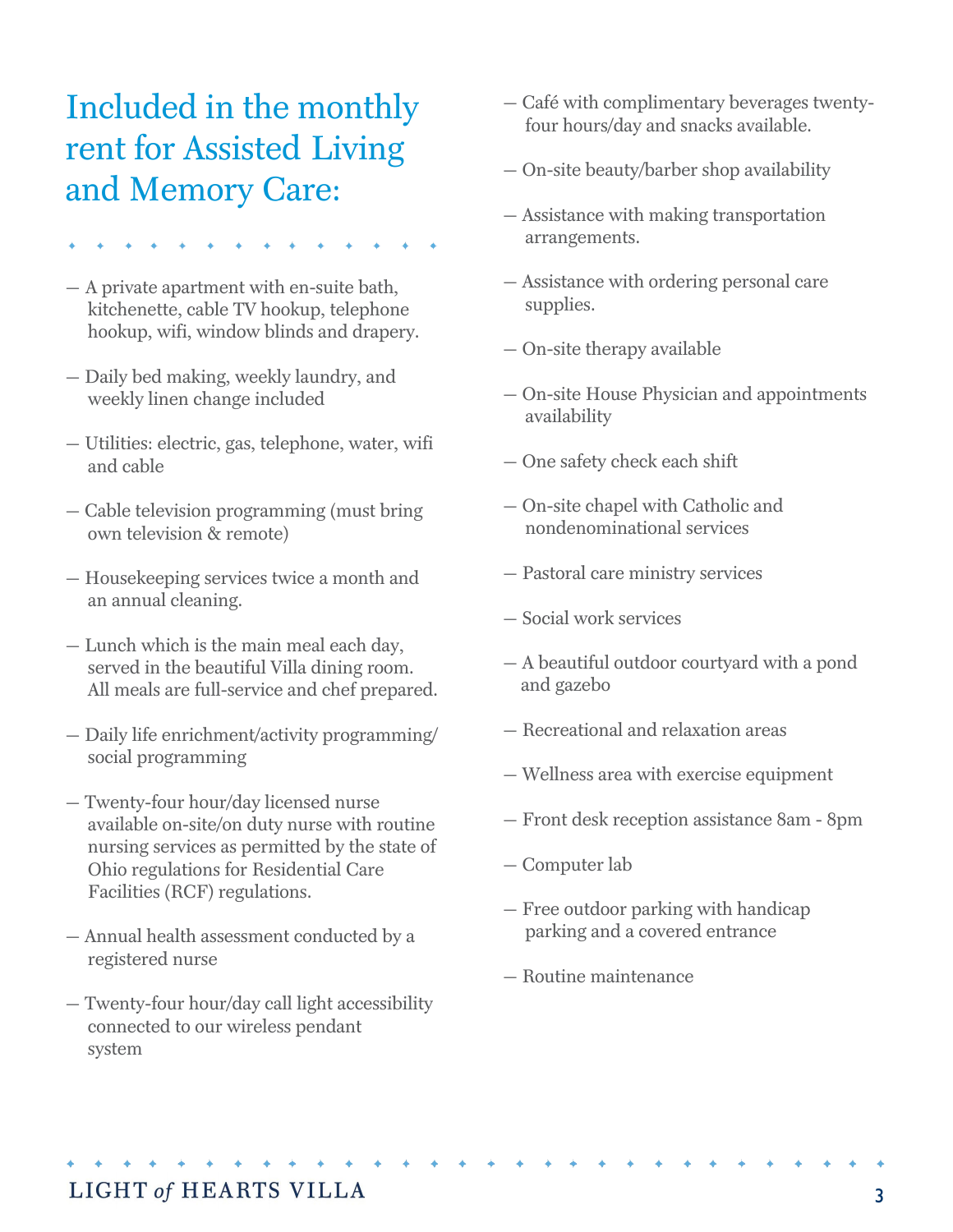## Floor Plans and Pricing

When you decide you want to move into an assisted living community, the next question you will probably find yourself asking is: "How much does assisted living or memory care cost?

We know you have a lot on your mind already if you are exploring your options for senior living. That's why we believe in providing transparent pricing from the start so you have a realistic idea of how much living at a senior living community is going to cost.

But even though we provide an average range for assisted living, keep in mind it's just that - a price range. The actual price varies on different factors such as services needed, what kind of apartment you choose and how much care you need to receive.

#### Price Ranges

Our assisted living and memory care residents may share a community, but they all have different needs and capabilities. That's why we believe in determining the cost of care based on the individual. If you decide to call Light of Hearts Villa home, we'll work together to complete a personal service assessment and design a care plan that gives you the quality care you need and the freedom you deserve.

A flexible care plan is the best way to meet you right where you are, but it can make estimating costs a little tricky. That's why we've provided numbers here that are based on an average range. You can use these estimates as a guideline, while keeping in mind that the price van vary for each potential resident.

#### Studio Suite



\$3,593 per month

#### Expanded Efficiency Suite



\$3,993 per month

#### One Bedroom Suite



Pricing begins at \$4,343 per month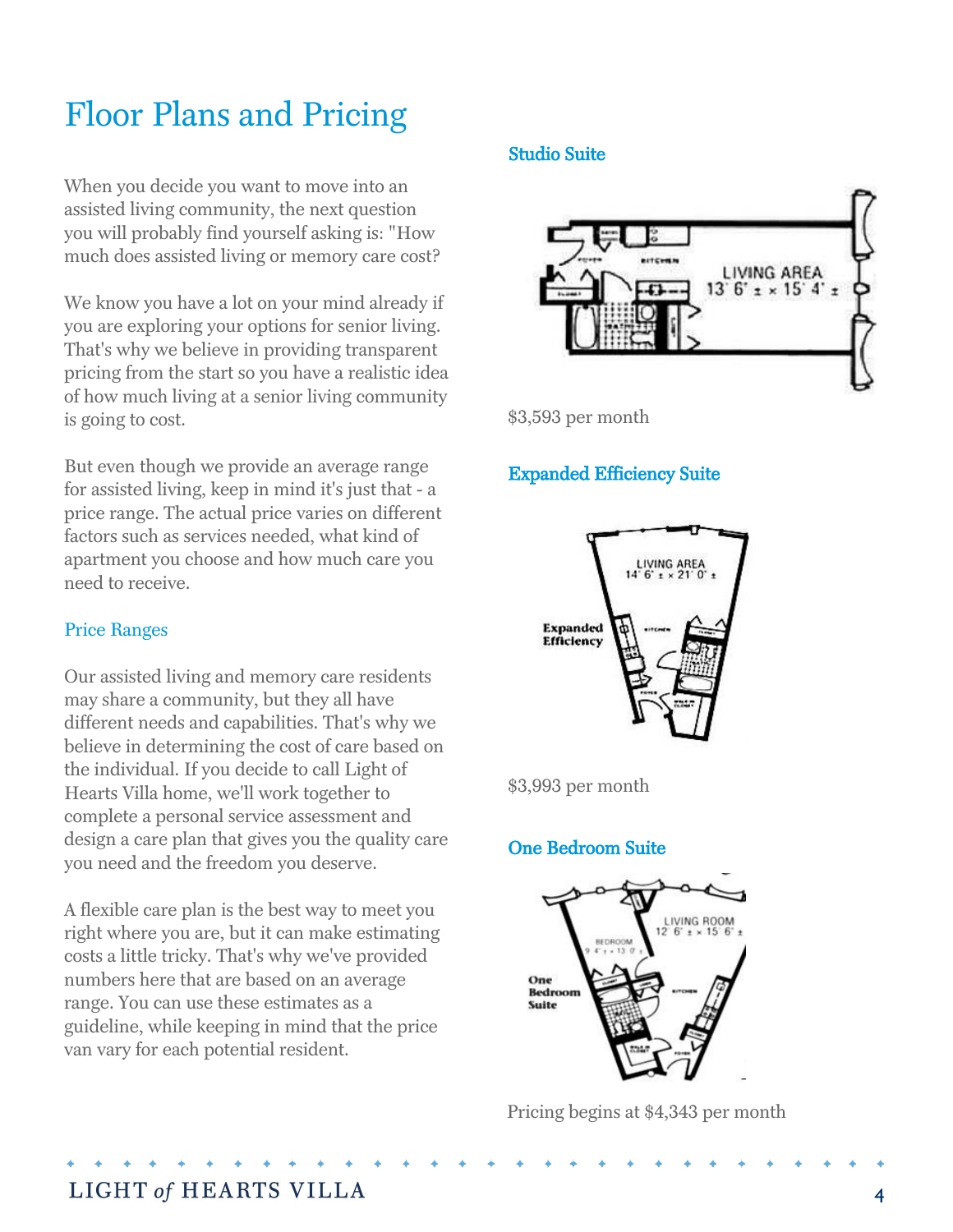## Lumen Lane all-inclusive service package:

Lumen Lane is the LOHV secured Memory Care Neighborhood that provides specifically designed memory care services for those with Alzheimer's and other dementia related diseases.

#### This package includes all of the following:

- Medication Administration by a nurse
- 3 Meals/day in the Lumen Lane dining room. Assistance is available with cutting food, opening containers, and meal reminders.
- One person transfers and/or escorts within LOHV
- Assistance with grooming and oral hygiene
- Assistance with dressing and undressing
- Assistance with bathing once a week.
- Verbal/physical cueing/prompts/reminders and/or hands-on assistance.
- One routine safety check each shift.
- Assistance with toileting and/or incontinence care
- Weekly laundry service
- Assistance with weekly linen change
- Assistance with daily bed making
- Encouragement to initiate and maintain social relationships
- Behaviors may require staff assistance, redirection and involvement \$3,350 - Care Rate (*includes all meals and services*)
	- \$3,593 Room Rate
	- All Inclusive Price: \$6,943

For more in-depth details of our Lumen Lane Memory Care services, please request to receive a copy of our Lumen Lane Memory Care Manual or view it on our website at www.lightofheartsvilla.org.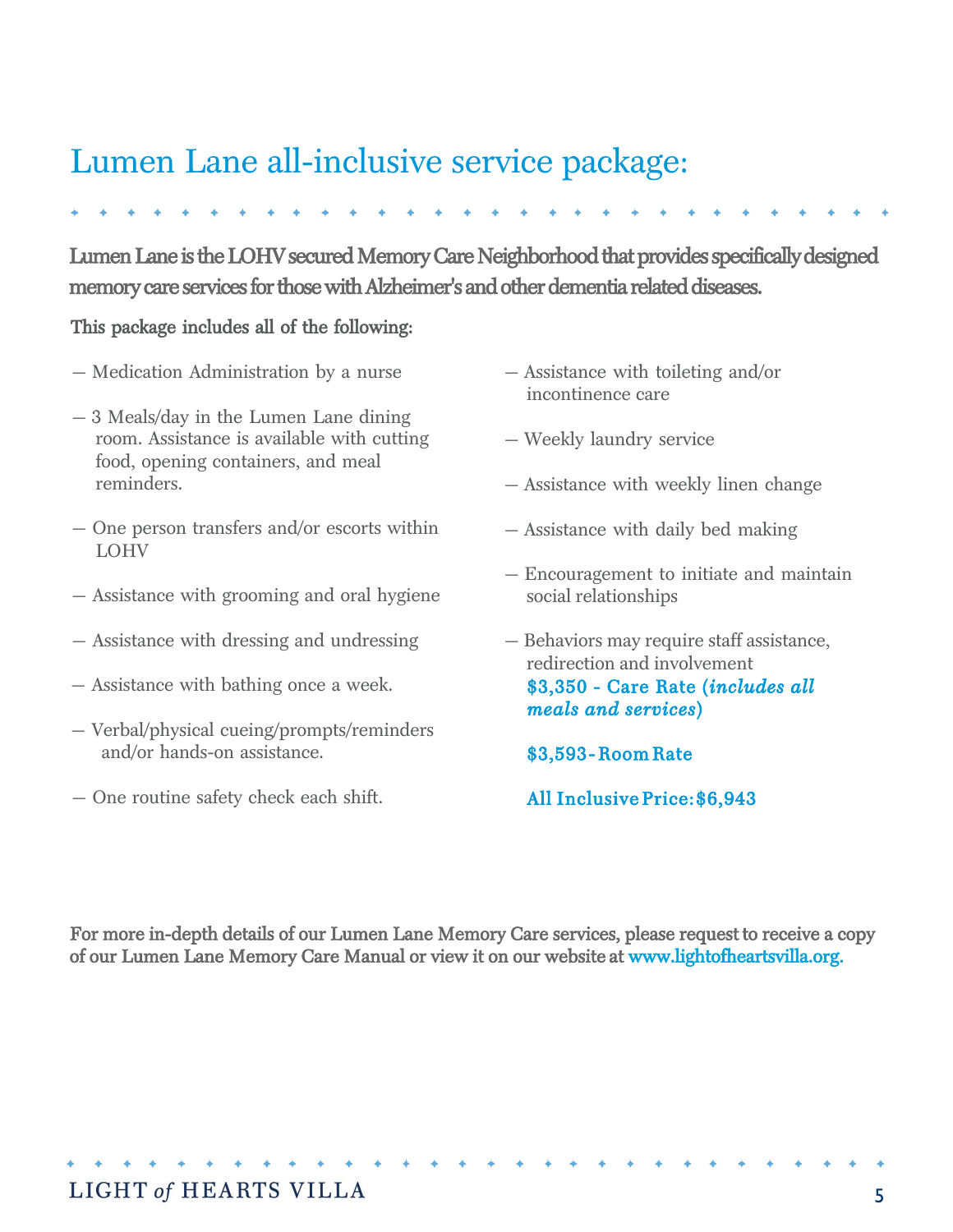## A la Carte Services available for extra fees

| <b>SERVICE</b>                                                                                  | <b>FEE</b>                                                                          |  |
|-------------------------------------------------------------------------------------------------|-------------------------------------------------------------------------------------|--|
| $MEALS -$ Chef prepared in dining room                                                          |                                                                                     |  |
| <b>Breakfast</b>                                                                                | \$189/month                                                                         |  |
| Lunch                                                                                           | Included in monthly rent                                                            |  |
| Supper                                                                                          | \$244/month                                                                         |  |
| Breakfast & Supper                                                                              | \$396/month                                                                         |  |
| <b>Individual Meals</b>                                                                         | \$9/mealal                                                                          |  |
| Additional Meal Tray Services (4 complimentary)                                                 | \$5each additional service                                                          |  |
| PERSONAL CARE ASSISTANCE (includes verbal & physical cueing/prompting and assistance as needed) |                                                                                     |  |
| Grooming & Oral Hygiene                                                                         | \$189/month                                                                         |  |
| Dressing & Undressing                                                                           | \$189/month                                                                         |  |
| Bathing                                                                                         |                                                                                     |  |
| Once a week                                                                                     | \$146/month                                                                         |  |
| Twice a week                                                                                    | \$281/month                                                                         |  |
| Extra Bath                                                                                      | \$48/per bath                                                                       |  |
| Toileting assistance with/without incontinence care                                             | \$297/month                                                                         |  |
| <b>Additional Safety Checks</b>                                                                 | Starting at \$194 per month                                                         |  |
| Assistance with transferring                                                                    | \$113/month                                                                         |  |
| Assistance with escorting                                                                       | \$76/month                                                                          |  |
| Medication Administration                                                                       | \$665/month                                                                         |  |
|                                                                                                 |                                                                                     |  |
| <b>ADDITIONAL HOUSEKEEPING/MAINTENANCE</b>                                                      |                                                                                     |  |
| Weekly Housekeeping                                                                             | \$86/month                                                                          |  |
| Extra Laundry Service (in addition to weekly laundry service)                                   | \$22/per occurrence for extra laundry service in<br>excess of more than once a week |  |
| Additional Housekeeping/Carpet Cleaning                                                         | \$27/additional service                                                             |  |
| Extra Linen Change                                                                              | \$16/additional service                                                             |  |
| Replace Carpet Tile                                                                             | \$52/Replacement Carpet Tile & Labor                                                |  |
| Daily Newspaper                                                                                 | \$33/month                                                                          |  |
| Sunday Newspaper                                                                                | \$16/month                                                                          |  |
| 2nd Resident in Room                                                                            | \$750/month                                                                         |  |

\$180/day

Respite Stay (all services and fees included)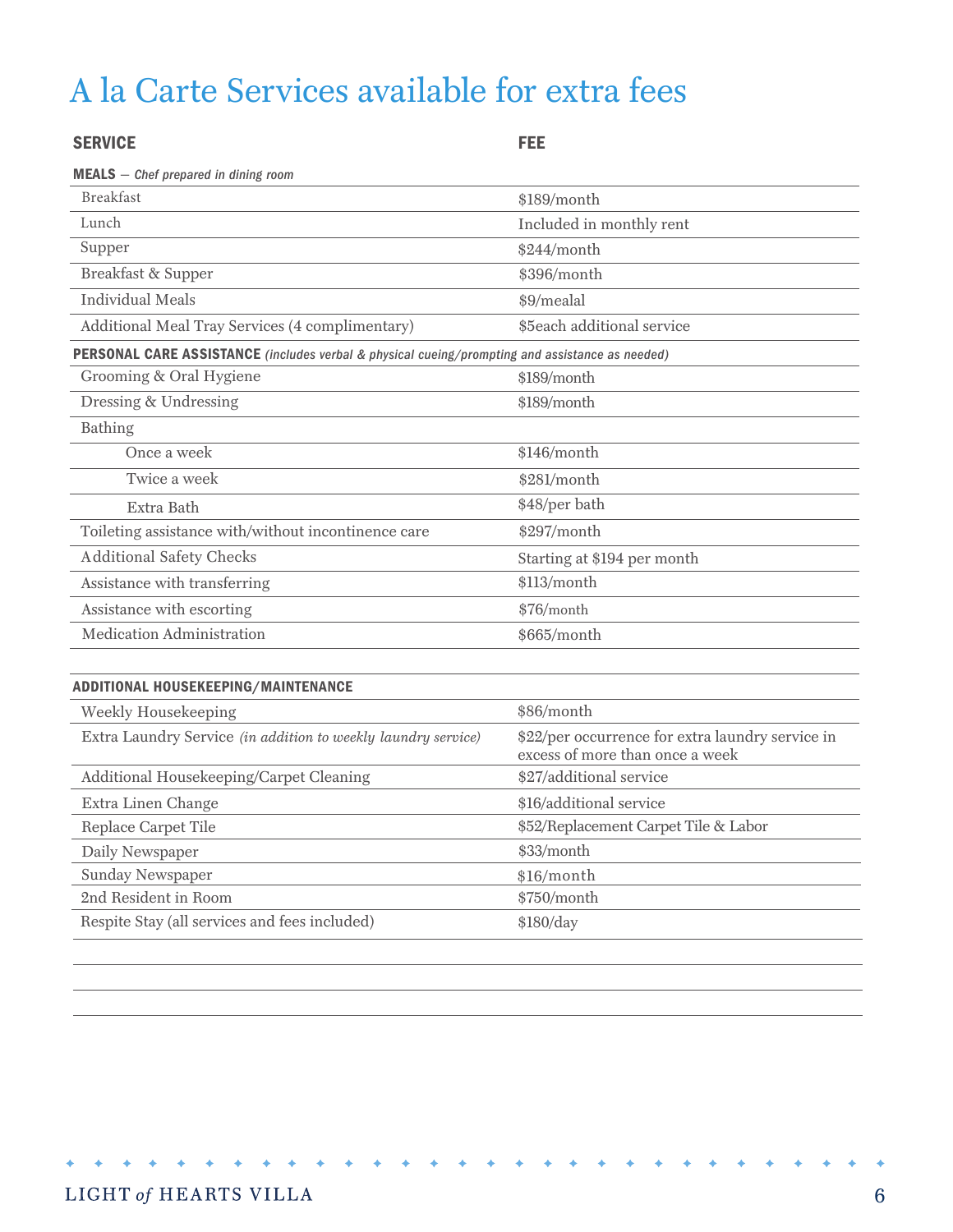## Additional fees

| <b>APPLICATION FEE</b> (non-refundable) | \$200  |
|-----------------------------------------|--------|
|                                         |        |
| <b>SUITE HOLD FOR 30 DAYS</b>           | \$2000 |
|                                         |        |

SECOND PERSON FEE \$750/month

(A second person fee is charged for all suites occupied by two individuals who are couples or relatives.) The second person fee includes all services included in the monthly suite fees. However, it does not include assistance packages or a la carte services, which are available for additional fees.

GUEST MEALS All Meals \$9.00

#### SHORT TERM RESPITE STAYS

Light of Hearts Villa offers short-term respite stays from 14 to 30 days. Our Respite Suite is fully furnished which will allow you to enjoy all the amenities Light of Hearts has to offer. Suite size is based upon availability.

- Fully furnished apartment with telephone and cable television
- Daily assistance based on assessment
- Three meals per day
- Medication management
- Planned social activities

Respite Rate Per Day: \$180

 $\rightarrow$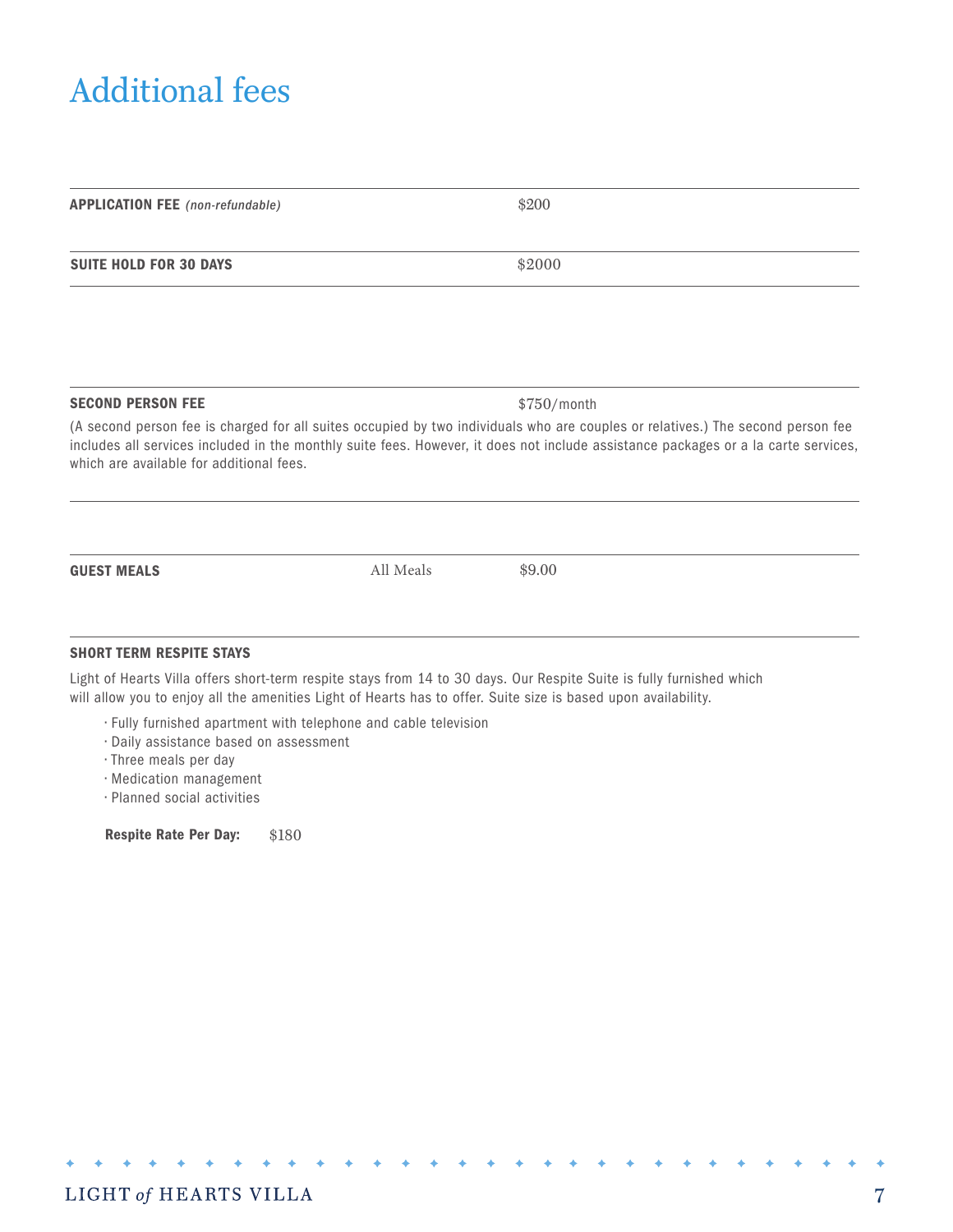## Appendix A

- A. Suites at LOHV shall include: an electric range, refrigerator/freezer, disposal, individual heat/air conditioning controls, cable television outlet, pre-wiring for telephone hookup, smoke detector system, automatic sprinkler system for fire safety, emergency pull cord in living and bathroom area, wireless tags, blinds, and wall to wall carpeting or other appropriate flooring. (For safety reasons, suites in Lumen Lane will not include a working electric range and disposal.) Furnishings, toiletries, and personal supplies are the responsibility of the resident.
- B. Maintenance shall provide support of mechanical equipment provided by LOHV, maintenance of the building exterior, including snow removal and lawn care, exterior and interior painting of common areas and maintenance of plumbing and electrical systems installed by LOHV. Additional painting will be done at the Residents request for an additional fee. Annual house cleaning will also be provided.
- C. Housekeeping in individual suites will be provided twice monthly. Additional housekeeping is available as an added service and included in the individualized care plan. Requested additional cleaning services or painting will be done at the Resident's expense.
- D. General utilities shall be paid for by LOHV, including water, wifi, electricity, gas, snow removal and household trash removal. Residents shall be responsible for telephone fees. Residents are also responsible for fees related to the disposal of furniture.
- E. Residents have the right to participate in all Resident programs and activities provided on the premises of LOHV. Off premise activities will be at the Resident's expense. Residents are responsible for transportation fees.
- F. Services in this Rate Book and are subject to change.